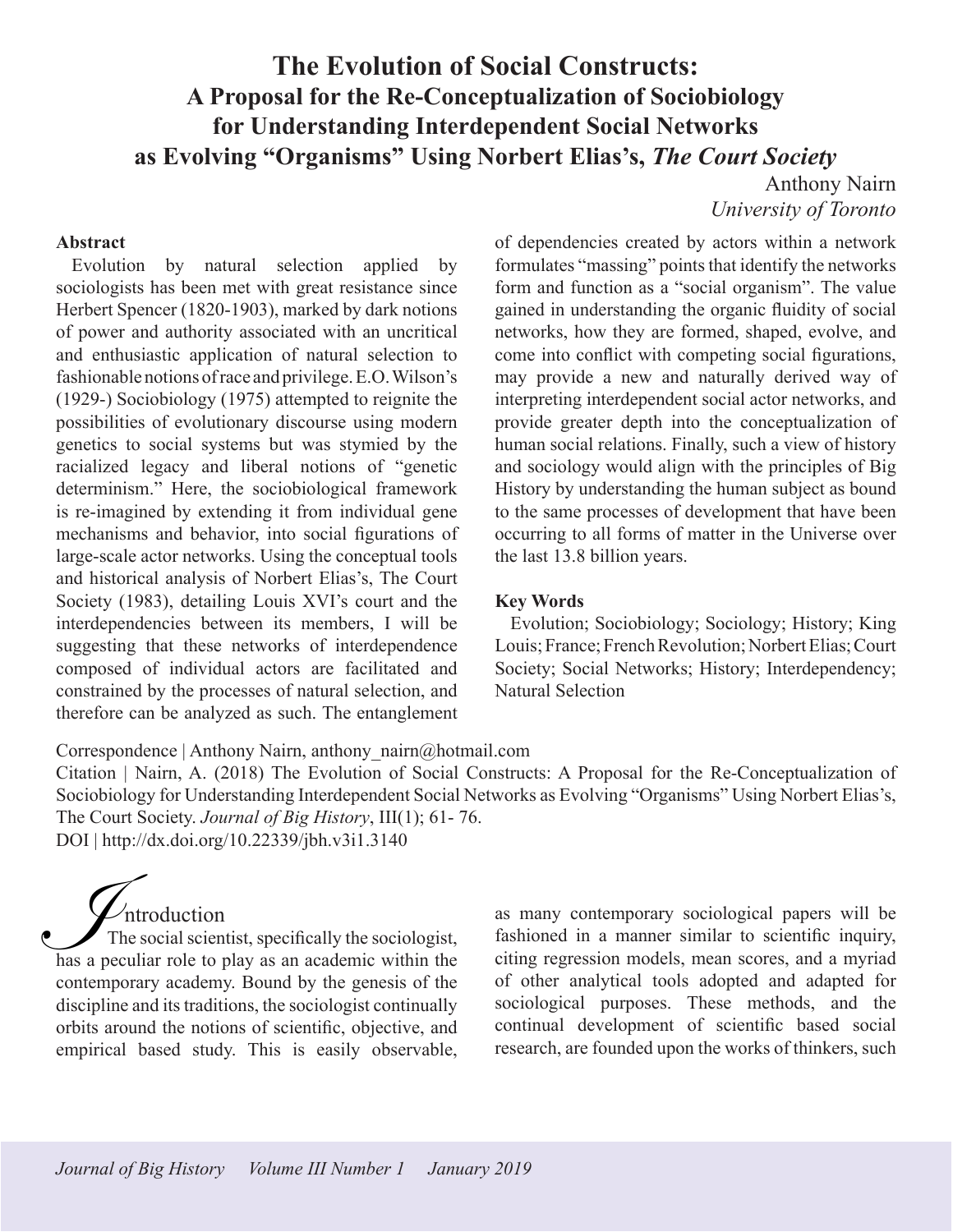as Auguste Comte (1798-1857) and Émile Durkheim (1858-1917), who called for the study of the social with the tools of the natural philosopher in order to better understand and, the hope was, model the human experience.

Since Comte and Durkheim, works have emerged that have been profoundly impactful, not only for the development of critical social thought and assessing the human condition so as to better understand it, but also for the global consequences some such sociological works have had. Karl Marx (1818- 1883), Max Weber (1864-1920), and Thomas Kuhn (1922-1996) for example, have reshaped human understanding of social class, power, and scientific advancement through sociologically themed frameworks, fundamentally changing how academia and the popular mind accounts for such subjects. The example of Marx, for example, exemplifies how the social sciences have reshaped entire human collectives into new political and social forms. The discipline of sociology, therefore, has had powerful effects on the globe, and the possibility of future effects is nearly certain as currently incomprehensible social opportunities and conflicts have yet to arise.

That the genesis of sociology was from the natural sciences has resulted in an intimate, yet strained, relationship. Examples of negative outcomes from sociological endeavors are scattered across history's continuum, but none were more destructive than the application of a particular natural scientific principle to the human condition, specifically Charles R. Darwin's<sup>1</sup> 1859 publication (1809-1882) titled, *On the Origins of Species by Means of Natural Selection, or the Preservation of Favoured Races in the Struggle for Life* (1859). The consequences of this book were further modified n 1864 when Herbert Spencer (1820-1903) published, *Principles of Biology*, an influential text which includes the now famous (or infamous) phrase, "survival of the fittest" – an interpretation of Darwin's work that has

been deeply engrained within the popular mind's understanding of natural selection.

Darwin's work, followed by Spencer's, metaphorically represent the first strand in what would become a complex web that continued to be spun well after the release *Origins*, ensnaring learned and layperson alike. Social Darwinism emerged in the wake of the newfound popularity and insight that natural selection had provided. This radically reformulated the perception of, for example, social class, race, and the possibilities of human perfectibility. In the twentieth century, with the advancements of science and technology and the psychological impact of World War One, it wouldn't be the bullet or the bomb that had the most deeply impacting and transformative effects on the globe in World War Two, but eugenics programs. The consequences of the sociological adoption of natural selection principles has never been forgotten, and to this day there remains a complicated entanglement of resistance against the social sciences using evolutionary processes (Barkow 2006).

Evolutionary sociology has since become a taboo topic for academics and their institutions, as sociobiology, for example, is a marginally and skeptically considered, often heavily criticized, academic pursuit. This is the result of a combination of factors, including the collective living memory of the eugenics era and the tradition of studying the social through the social (Barkow 2006). Scholars such as E. O. Wilson<sup>2</sup> and Jerome Barkow, as well as advocates in the natural sciences too, such as Carl Sagan and Richard Dawkins, have, or are advocating for evolutionary social sciences, pleading for the possibilities it would allow.

My hope here then is to propose a reintroduction of evolutionary thinking into sociology, one that avoids claims of determinism by being a historical "science." I believe this is necessary and overdue given the intimate relationships that much of the natural world has revealed through the methods of science, and as a prominent aim of Big History. But more than this

<sup>1</sup> Darwin was spurred into publication by a letter he received from Alfred R. Wallace (1823-1913) which included a very similar theory to Darwin's.

<sup>2</sup> The founder of sociobiology.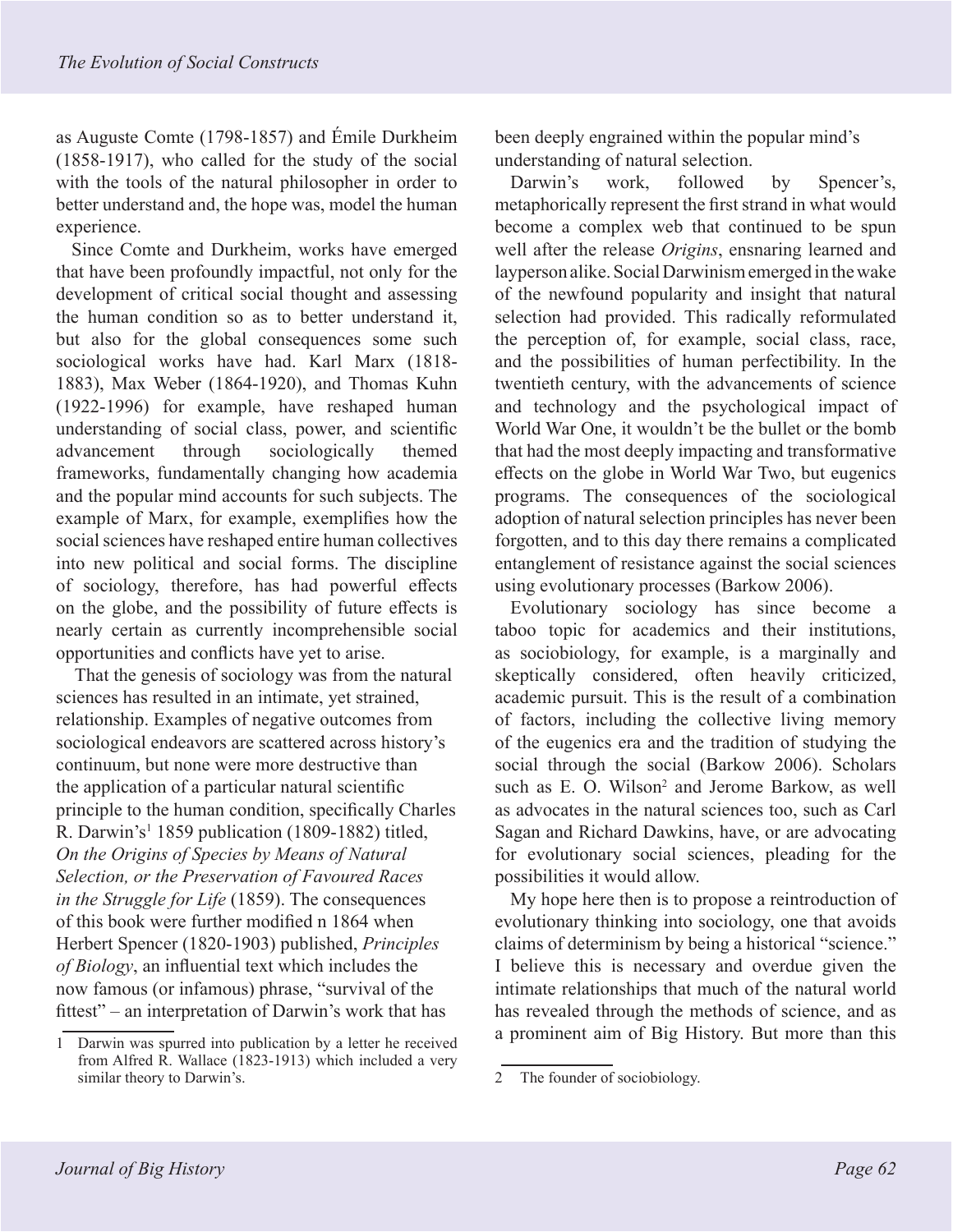because it becomes logically incoherent to maintain that human beings, products of natural selection, would not outwardly project through their creations products that would themselves be bound to a naturally influenced systems of development.

The first thing I shall do is provide an elementary introduction to evolution through Darwin's natural selection, followed by an introduction to evolutionary social science (sociobiology) using the contemporary conceptualization from Jerome Barkow to provide the basic definitions and conceptual tools needed to reconfigure this knowledge for a case study using the work of Norbert Elias's (1897-1990), *The Court Society*  (2006)*.* Elias's work provides a detailed analysis of the royal court of King Louis XIV (1638-1715) of France during the seventeenth century. In it, Elias provides a richly detailed account of the interrelated network (figuration) that demonstrates the evolution of the court society by modeling the complex web that existed using socio-historical methodologies.

In using Elias's, *The Court Society,* I will show how a particular social structure and its actors, specifically the royal court of King Louis XIV, formulates its own uniquely identifiable network that all its members contribute to sustaining, in effect becoming its own unique social "organism". This will show that the processes of social evolution cannot be understood by specific moments or specific individuals as Big History claims. This folly leads one to err in understanding the interdependent complexities of social relations and the environment to which they belong. In adopting this proposed Big History social framework and testing it against historical work, the complex webs of human relations through the medium of spacetime<sup>3</sup> can finally be understood in similar fashion to the laws of nature already established by the natural sciences, allowing a

deeper and more holistic view of the temporal dynamics of social patterns. In short, using the proposed tools of an evolutionary social science by building upon and updating the framework and evidence Elias provides, it will be shown that adopting evolutionary principles into sociological studies opens the possibility of social evolution as a real avenue of study, a prospect that can enrich research by more fully realizing the complexity of our interrelated, naturally bound, social existence.

#### **Evolution by Natural Selection**

In this paper, I shall only be discussing natural selection with a soft touch on genetics, as it is what relates directly to the type of investigation that this socio-historical project allows for. While the prospects of implementing the modern synthesis into this work can be enticing, I focus my attention on applying the basics of what Darwin discovered and suggested (genes) to the social structures of history. Being that historical work is an intellectual construction made in the present but of the past, there are bound to be errors of human subjectivity and misinformation. The precision to which contemporary evolutionary biological science would, for my purposes in proving an introductory example of societal evolution, only get in the way by adding unnecessary complexity. I ask that the reader take this is a small contribution into the understanding of history through a specific sociological framework, and I encourage the reader to refine and expand what I have done here.

For our purposes, this introduction will focus on three key concepts: time, variation, and environment. Time, the meaning and breadth of time, underwent radical changes during the nineteenth century, being influenced from fields such as paleontology and archeology by discoveries of dinosaur fossils and lost ancient civilizations (Stewart 2011). Given the newly emerging fossil and archeological evidence, it was becoming increasingly clear that species long dead had striking similarities to contemporary species populating the earth. The mechanical and physical features of fossil plant, land, and aquatic species shared

<sup>3</sup> I use spacetime in a manner applied to the social. It, like its natural science-based counterpart, is used to identify the way in which occurrences in space and time are not static and separate entities. Events that occur within the human experience have rippling, wave life effects that transcend through generations in identities, institutions, etc. Spacetime defines a more dynamic and fluid movement of social history through the human experience.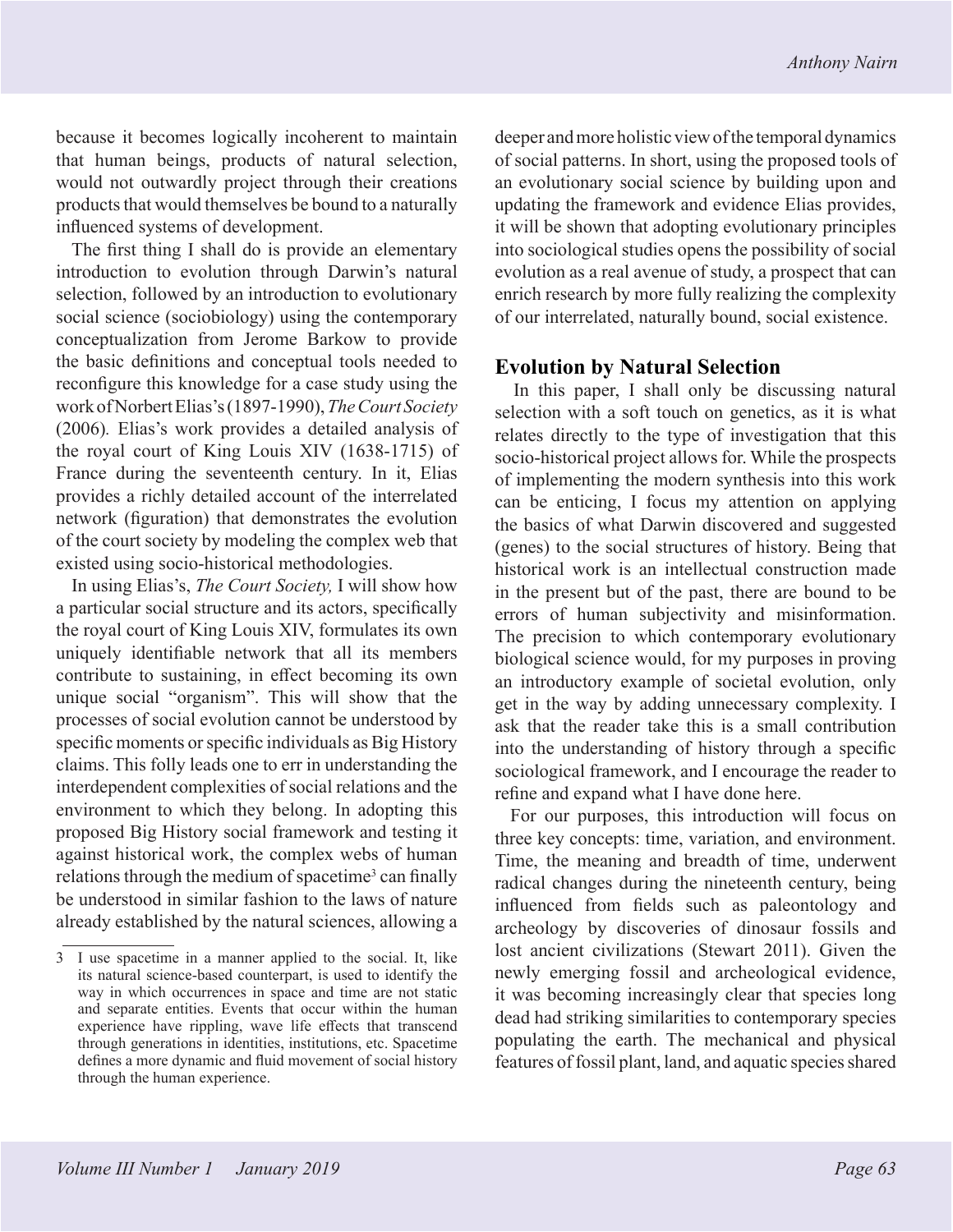striking resemblances with contemporary species, leading both Darwin and Wallace to conclude that current species must be related to such ancient species; core similarities masked by obvious differences as a result of time.

Variation was, and still is, most popularized by Darwin's reference to the finch of the Galápagos Islands. Finch on multiple islands of the Galápagos each had slight variations, most commonly noticed in their beaks. Some were substantial while others less so. Though structurally the same bird, the beak, along with variations in colour and size, were consistently isolated per island, a finding unanimously shared across other species (Darwin 1959). Darwin concluded that the only way such patterned dispersion of variation could occur would be from a hereditary inheritance through generations of time (Darwin 1959).4 The process of heredity dictates that specific traits of the parents are transferred to the offspring of said parents. Hence, the variations of the finch which Darwin observed on each island were traits carried forward through the reproduction process (Darwin 2003).

Why would finch vary from island to island though? Why would they become seemingly different birds? Darwin, and Wallace in his own studies, found inspiration in a paper by Thomas Malthus (1766- 1834) called, *An Essay on the Principle of Population*  (1797). This economics piece detailed the struggle of population growth predicated upon resource sustainability, specifically food production. Malthus concluded that populations will grow at an exponential rate while food resources only develop at a uniform rate. This meant an inevitable struggle of human survival based on resources, where populations, and ultimately civilizations, would collapse should population growth outpace its capacity to support itself given the available resources. Both Darwin and Wallace believed that Malthus's work, intended

for economic and political discourse, had actual application to the natural environment (Darwin 2003). Noticing that common and abundant species such as worms and beetles had not overtaken the earth, the totality of the environment must be affecting the ability of such species to repopulate, creating systems of both necessity and chance. Darwin had noticed that food resources were different depending on which island he was on. The distinct variation in beaks was not random but necessary to survive on specific islands given their environment (Darwin 2003). Where food was softer and required less pecking, finches had lesser beaks; where food was hard and required force, beaks were more substantial.

Since *Origin*, much has become clearer regarding the mechanisms behind and involving natural selection,<sup>5</sup> specifically genes. The human being contains about  $24,000$  genes,<sup>6</sup> each is a piece of information in a sequence of nucleotides,<sup>7</sup> and each being a possible unit of heredity (Barkow 1989). Together, these nucleotides form a molecule strand of deoxyribonucleic acid, or DNA, the double helix. A single gene does not provide information for a specific body part; instead, multiple proteins work together to provide information for certain traits or parts. Half of the genes within the helix are not directly responsible for any particular piece of information, but instead communicate in tandem with other genes, functioning as a 'switch' in order to turn on and off certain information.8

<sup>4</sup> A natural process, giving reason to the similarity of a child to its parents. This led to an early concept of the gene that pre-dated current understanding of genetics, which was first introduced by Gregor Mendel (1822-1884).

<sup>5</sup> A testament to the work of Darwin and Wallace, much of their core work was correct and is still used in modern biology.

<sup>6</sup> Of which 98.8% of is shared with the common Chimpanzee, 88% with a common mouse, and 24% with a wine grape*.* This was discovered after the revolutionary work of the Human Genome Project which not only sequenced the human genetic code but paved the way for the sequencing of thousands of living species, and tools that in the future will enable genetic modification at an unprecedented level.

<sup>7</sup> The proteins thymine, guanine, adenine, and cytosine. Together creating the alphabetic code of the genetic sequences that make up all living things.

<sup>8</sup> A process necessary for the development of any species given the phenotype. An example would be human beings developing as an embryo with a tail but losing it as development continues within the womb, or the shape of hands, even though all mammal hands have more-or-less the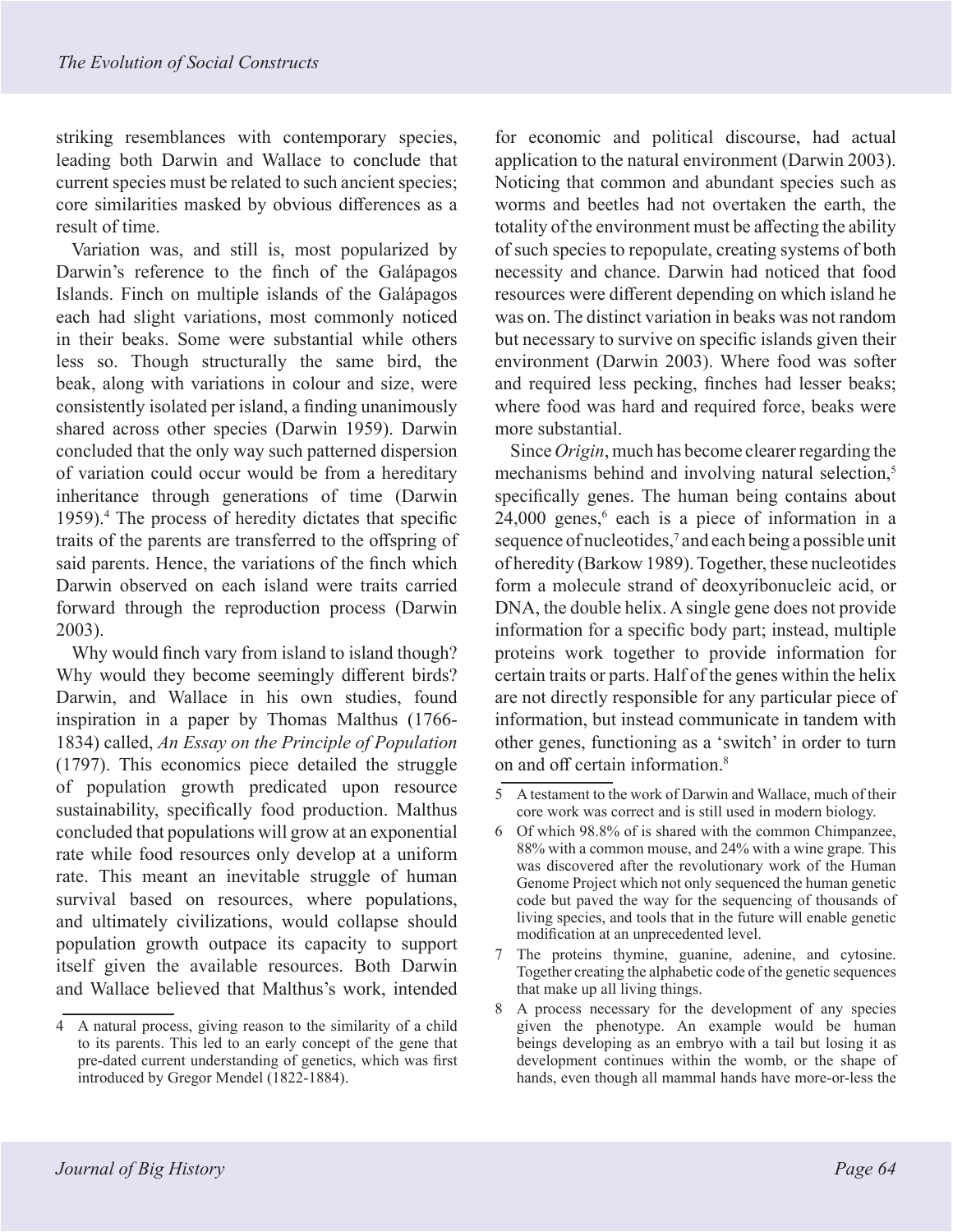The phenotype, or an organism's described, inherit traits, are both a product of the information of genes and the environment to which the genes belong. Critically, the information of genes is affected by the physical external and internal environments through a highly complex process of exchange. For example, factors such as light, sound, heat, hormones, and foreign chemicals, can all contribute to the alteration of genes or genotypes (a gene sequence), changing the transmitted information and consequently altering the phenotype as a whole (Lobo, 2008). This is a more technical description of what Darwin and Wallace discovered and suggested,<sup>9</sup> but the core concept is the same. The transmission of information depending on the gene sequence and the physical environment leads to evolution through slow adaptation and hereditary transfer.

In understanding genes and the influences that the environment has, the process of mutation as one of the prime components of allowing for evolution by natural selection to function becomes clear, and will be shown to important later on. The double helix, DNA, is constantly split in half and copied by a complex molecule called the replisome; but the copy is not always perfect, and gene information can pass through re-sequencing altered compared to the original code. As a result, this can change either one protein or large sections of the sequence – this is the basis of a mutation. Within the germ line,<sup>10</sup> a mutation could result from hereditary mutation (having been passed on for a generation or more), or somatic mutation (a mutation that can occur at any point in an organism's lifetime). Sometimes a mutation occurs that provides an advantage to the species, such as more substantial beaks; as a result of natural selection through the function of environmental advantage, such a mutation would become a successful trait.

The result of such a success would allow that organism to have what is called a genetic fitness, the advantageous position that a particular genotype provides the species. Thus, the newly mutated species would become reproductively more prosperous by having a survival advantage. The new advantage, and the greater success in reproduction leads to the survivability of the new gene sequence to exceed that of the pre-mutation gene sequence. Through the process of natural selection, this new, successful gene sequence will overtake the old sequence, called genetic drift.

## **Sociobiology, Evolutionary Social Science, and Compatible Integration**

A single gene does not determine an individual's outcomes, instead a gene exchanges information with other genes that is affected by a multitude of internal and external factors. This process is very similar to a human beings' navigation of social experience (Elias 1991). Barkow suggests it is the mechanisms of gene expression, the in-between of genes and their respective behaviours, which have evolved over time in response to adaptation, and where evolutionary social sciences should be focused (2006). Expressions of these mechanisms could range from gender roles to the organization of identities. The study of these mechanisms, Barkow claims, breakdown simple cause and effect arguments, allowing the social scientist to study the depths of what connects cause *x* to effect *y* (2006). In short, such a study would analyze the complexity of the interconnected relationships that internal circumstances have with external ones. For example, our ability to navigate a variety of cultures, or to control ourselves in social environments are, according to sociobiology, the product of evolutionary processes allowing us to adapt to cultural environments, an advantage for a cultural species like *homo sapiens*. Our central nervous system, a product of evolution itself, has developed the mechanisms required to navigate through different cultures. This is our evolved psychology (Barkow 1989). Or more

same shape in embryo form.

<sup>9</sup> I am using discovery here because their work on natural selection and hereditary transmission was foundational to modern evolutionary biology which is scientific fact.

<sup>10</sup> For reproduction, DNA is copied by RNA for the purpose of fertilization and impregnation.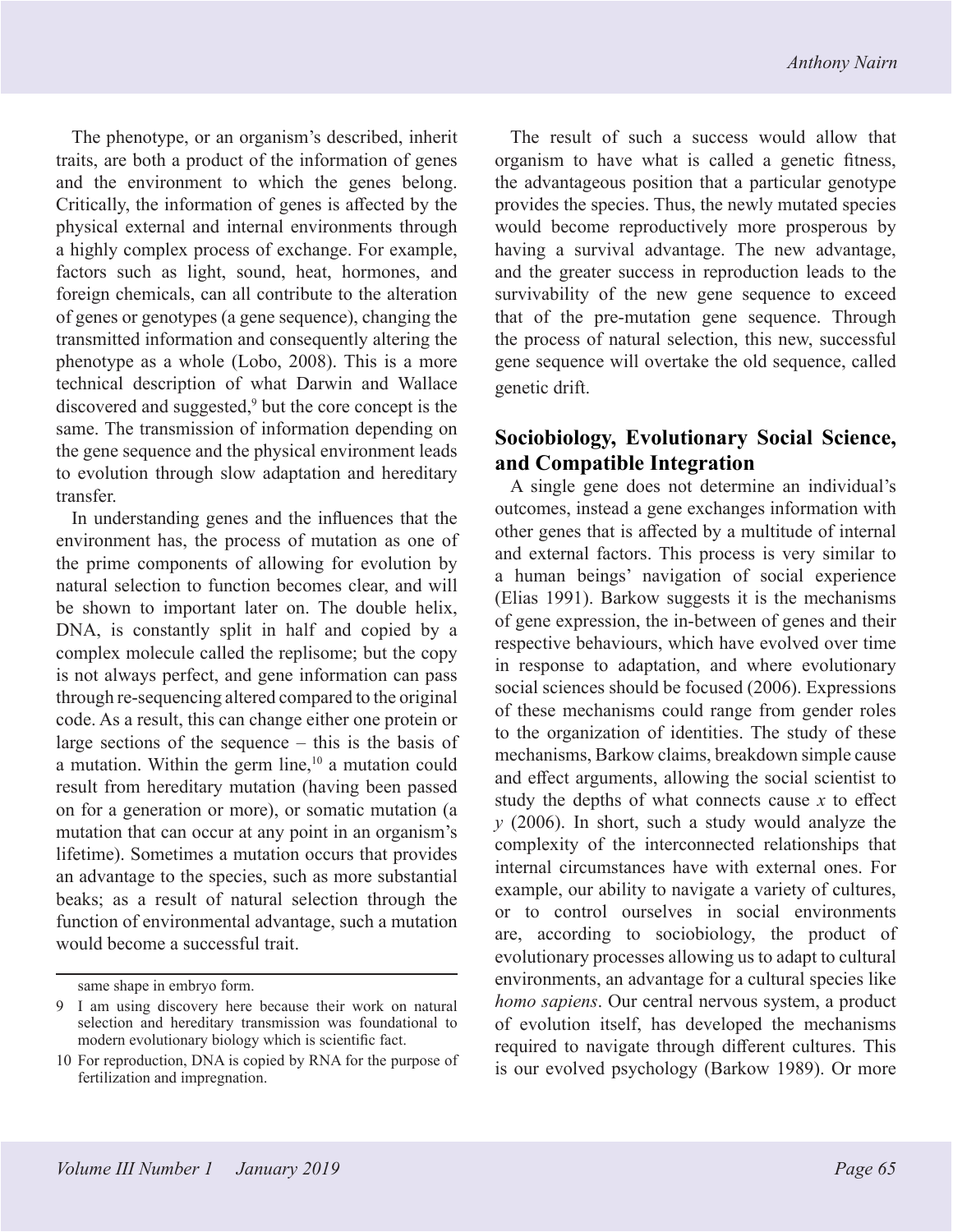simply, our human nature.

For sociobiology, human nature is a dynamic construct, as varied and complex as the multitude of cultures. Each culture will have developed its own evolutionary psychology, its own human nature, in a completely different way than any other culture. The differences between cultures has nothing to do with a hierarchy of development. Technology and science, for example, do not equate to a more highly developed culture, all they do is change the unique environment which one must navigate through.

Navigation through culture is only possible by learning, occurring either individually or collectively. When individual learning becomes efficient enough that others would benefit, social learning occurs, and through generational information exchange, the creation of culture (Barkow 2006). Culture, Barkow writes, is the total pool of available knowledge resources from which the individual can navigate and draw from (Barkow 2006).

Cultures are not static, and therefore are constantly adapting. An individual can draw from multiple pools, and globalization is an example of multiple information pools being accessed, and by consequence, changing cultures. As a species, we are inherently dependent on these information pools, for *Homo sapiens* are the only species that requires learning for so long and to such an intimate extent throughout its lifetime. We continually shape our identities and institutions, our very realities, from non-radical social constructionism from the available information pools (Barkow 2006). Cultures not only shape individuals but are also shaped *by* individuals and their adaptation to changing environments. The ability to 'edit' culture is only possible given the nature of this relationship between individual and the environment. Cultural editing comes from the desire to achieve a different social reality, such as changing class statuses (Barkow 2006).

In adopting evolution into the social sciences, Barkow writes we will adopt what he calls vertical or compatible integration (Barkow 2006).<sup>11</sup> Compatible integration is the ability for disciplines to share in a consensus of acknowledged research and theory. For example, within the natural sciences the theories of chemistry work with both physics and biology. Adopting a similar position would allow the social sciences a more holistic study, with each social science contributing uniquely as a discipline and yet towards a greater whole. Barkow identifies three distinct advantages in adopting compatible integration. First, culling theories across disciplines would allow social scientists to be trained in a more topical format, learning themes and theories from across disciplines (Barkow 2006). This would allow the social scientist to observe the problem more robustly, while also allowing critical analysis in areas that are currently incompatible across disciplines. Second, a more grounded and compatible relationship with the natural sciences (Barkow 2006). Lastly, in training social scientists with compatible integration, social scientists would be more interdisciplinary, such as a biologist requiring chemistry and physics (Barkow 2006). Like the natural sciences, mastery of all is not required, but comprehension is essential.

In introducing both evolutionary biology and evolutionary social science here, my aim is to demonstrate that such tools of thinking are not deterministic or inherently malevolent in revealing the superiority of one culture or ethnicity over the other. But in fact understands that each species, each culture, as a unique expression of what evolution allows, must be understood and studied as a unique expression of the possibilities of the evolutionarily developed mechanisms to which our species has been granted. It provides new understanding to the way that the evolution of the human species is not strictly bound internally by genetics, but is also externally shaped, allowing modification to our social realities. Like

<sup>11</sup> I use compatible integration because I find the use of the word vertical to have too much implication in some kind of hierarchical order. Compatible is more applicable to what Barkow outlines as a shared interdisciplinary compatibility anyway.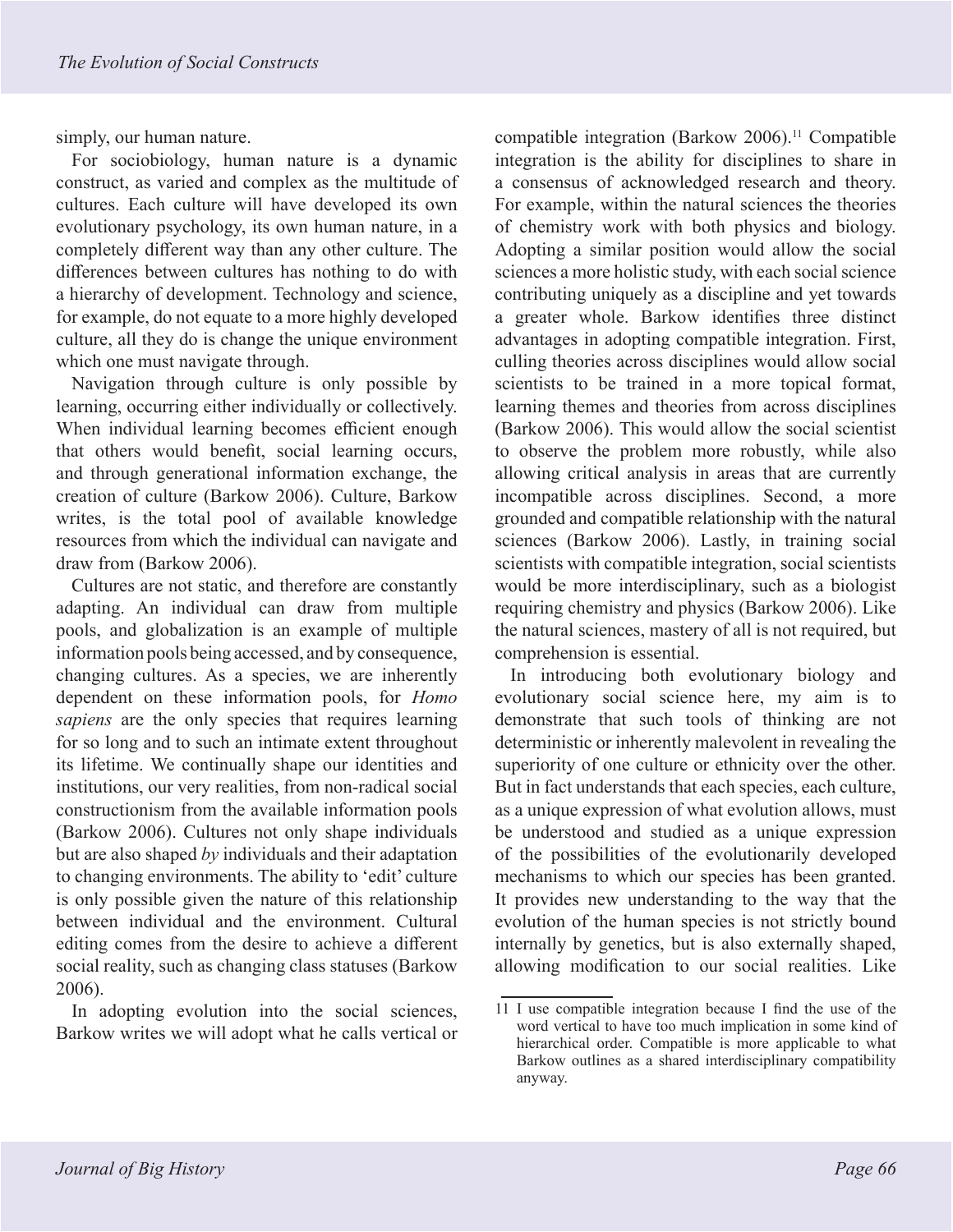biological evolution, social evolution is constantly adapting to new circumstances as new information pools inform new networks of interrelations, mirroring the environments effects on genes. The human being becomes the microorganism that forms a single point of bonding in the network of interrelations (many points), forming a whole "organism" of the social reality. In this way, it can be understood how individuals interrelate with institutions, creating complex networks that develop their own unique "phenotype." This shall be expanded upon below.

#### **The Court Society**

*The Court Society*, published in 1969, represents an excellent introduction into the thought processes that Elias had on structure and agency and the relationships they share. In the particular case of *The Court Society*, Elias uses the royal court of King Louis XIV as the central point within his figuration model of study, but the selection of this topic is itself important for a few reasons. The simplest reason is that the reign of Louis XIV is generally marked as the beginning of the end for both the reign of kings in France and what is known as absolute monarchy, $12$  which was most notable in France. A second reason is that the reign of kings from Louis XIV to Louis XVI is notorious for great indulgences and lavish spending. The *Château de Versailles* is a product of this era, the largest and most elegant royal residence ever built – a testament to such times. Louis XIV's need for power and material wealth led him to bankrupt France through continual wars and indulgences, perpetuated by the new money economy. Last, and most importantly for my purposes, this particular moment of spacetime represents the importance of Big History, in that the failure of traditional historical research methods tend to focus on individual people and their actions instead of the wider influences of the community and environment, something Big History is uniquely situated to do. Louis XIV may have been an important figure in France, but he is by no means the fixed centre of gravity, as shall be shown.

This is the foundation of, *The Court Society*, that not one particular moment, not one particular individual, is the cause of history. This is an overly common fallacy and is a product of the discipline of history lacking a sociological (or Big History) perspective. Elias writes:

Without a sociological analysis of the specific strategy by means of which a ruler like Louis XIV maintained the constantly threatened elbowroom and manoeuverability of the royal position, and without elaborating a model of the specific social structure which made this strategy both possible and necessary for the individual ruler's survival, the behaviour of such rulers would remain incomprehensible and inexplicable. This makes the relationship between the sociologist's and historian's standpoints somewhat clearer (2006:5).

The historian, in pursuit of chronology, has consistently forgone the framework of the sociologist, and instead has focused on "unique and unrepeated sequences of events" (Elias 2006:6). This, according to Elias, has resulted in a "failure to undertake a systematic study of social positions…and therefore the strategies and scope… [This] leads to a peculiar narrowing of the historical perspective" (2006:6). Essentially, the historian does not use models of study, instead, "connections between particular phenomena are often left to arbitrary interpretation and speculation. This is why history…provides no real continuity of research" (Elias 2006:6).

Conversely, sociology is also in a position of "narrowed perspective" because works of sociology often lack historical depth and focus almost primarily on systems, leaving behind the individual. Elias writes, "[t]he self-image of many sociologists makes it appear as if they are concerned exclusively with figurations without individuals" (2006:30). A simple

<sup>12</sup> An absolute monarchy is described by the rulers control of the entirety of state operation, such as the judiciary, administrative, and internal/external affairs, under the blessing of divine right, or God's will to rule.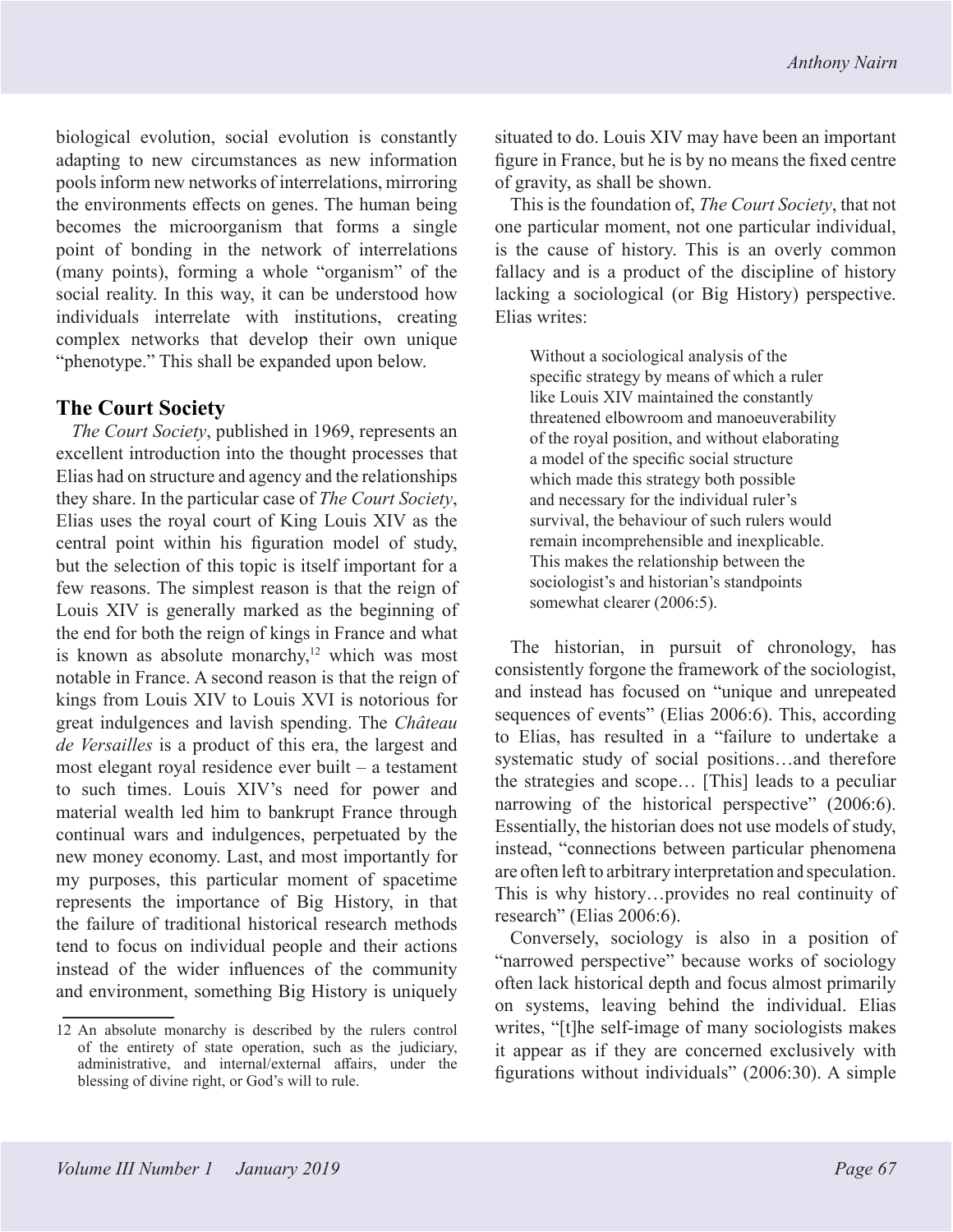analogy to visualize this can be made with a spider's web. When looking at the spider's web, if all one sees is the web itself – the strands of adhesive silk forming the structure – then the invisibility of the spider or the flies caught, perhaps even the tree branches it was cast between, devalues the study greatly, possibly even entirely, reducing the total visibility which the sociologist can "see" the whole figuration in which the environment, the web, the spider, and its victims interrelate.

What is required then is an approach via Big History – a combination of the history, sociology, and in this case, the natural sciences. The study of history, with its focus on particulars, such as individuals and the 'unique and unrepeated', is used as the evidence for the testing of sociological frameworks with its focus on figurations. The resulting socio-historical survey would create the tools necessary to see the ways in which individuals are shaped by figurations and also how individuals shape figurations. In this way, the field is no longer a two-dimensional plane of simple cause and effect, as history operates, nor is it a stage void of actors, as sociology operates. It becomes a multi-dimensional model of interdependent threads creating a vast and complex web.13 The ways in which interdependent actors are bound to one another will result from a massing of connections depending on the information available, particular influences, the environment, and the structure one is studying. The concentration of connections will be uniquely shaped depending on the figuration (which structure is being observed), becoming the critical point of study for the researcher, and informing the way in which the structure is shaped and flows, while also illuminating the relationships shared by the actors within it.

Elias begins his study with the physical structures that the nobility occupied, their residences, or *hôtel*. The architecture had two critical functions. First is the statement that the display of a residence had for a family.14 The material wealth on show was critical in the maintenance of one's social position for statusconsumption and its display directly reinforced one's rank and title, capable of boosting the house's status.15 The second function is that it was a physical representation of the court society of the king, just in smaller form. This was an attempt to not only copy the elegance of the kingly estate, but to also become, in a sense, to embody the power of the king himself. The primary and largest room was the great hall where the nobles of that particular house would host parties, such as *salons*, and manage their affairs. These were critically important for the family, for such social functions were displays of wealth and instances to gain status.

The bedrooms of the lord and lady would be separated, representing the great social distance that was customary in the court society. The lady and lord of a house could spend days without ever seeing each other because social circles were so wide and various, and the maintenance of said social circles was of the utmost importance. Such separation was informed by the strict aim of bettering the social status of the house. This social distance was important both for the noble in their home and the king in his. It allowed the master of the house control of the immediate environment by conducting the noble guests for the master's social benefit.

For the king in his home of *Versailles*, this control was a larger and more extravagant version of what the nobles had imitated. The king's court:

Represented for him…his primary and

15 The house used in this way identifies the importance of a family's name and its genealogical significance.

<sup>13</sup> The best analogy to think of this would be to imagine the galaxy filaments of the cosmos at the largest scales known. They exist in three dimensions, and so to do the social figurations being proposed here. The cluster of gravity in the galaxy filaments would be where the strongest massing of single points (actors) converge in the figuration.

<sup>14</sup> The family, or house as it is sometimes called, is critical in understanding the nobility. Before King Henri IV opened up the sale of administrative roles to the ever-richer bourgeois, the lineage of a family line was the most important component of noble status. Old families with close ties to the royal family would be in a much more powerful position than that of new or landed noble. The maintenance of one's family position and personal influence becomes the most critical function of the court society.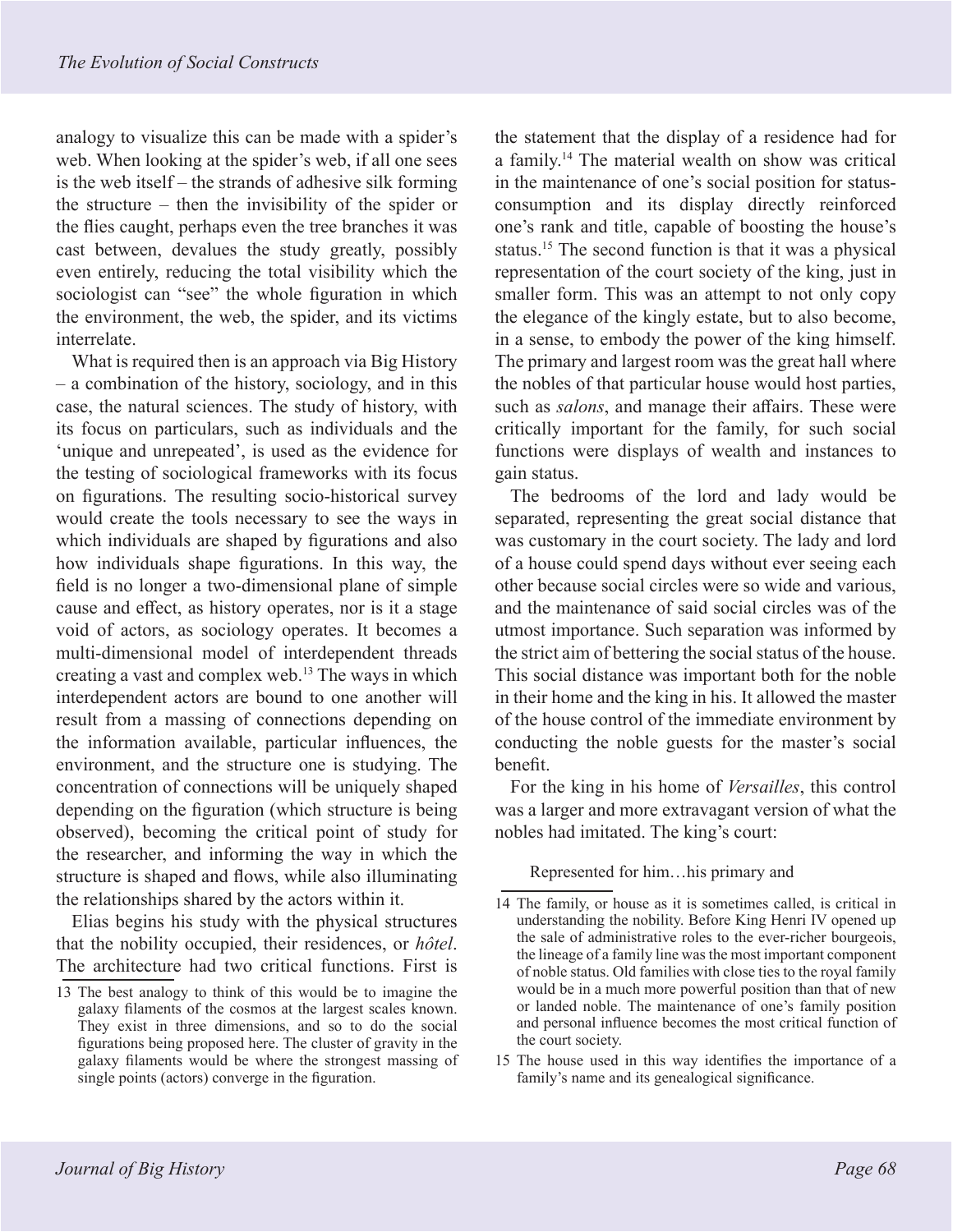most direct sphere of activity, the country being only a secondary and indirect one. Everything…had to pass through the filter of the court before it could reach him… everything from the king had to pass [through the court] before it reached the country. Even the most absolute monarch could exert an influence on his country only through the mediation of the people living at court…Thus the sociology of the court is at the same time a sociology of the monarch (Elias 2006:46).

The king's position in court as master of the house is essential in beginning to understand the way in which the king's position is ensured only by those who live and act around him. Louis XIV was not capable of running France without the mediation of the court people, nor where the court people in a position to be nobility, and therefore court people, without the king.

The dependency of the nobility on the king and the king on the nobility<sup>16</sup> is the result of a "specific" figuration formed by these individuals and the specific interdependencies binding them together" (Elias 2006:73). The courts figuration<sup>17</sup> ensured that statusconsumption was necessary in maintaining one's social position as the nobility vied for status over each other. What appeared as indulgent to anyone outside of the court figuration<sup>18</sup> was in fact similar in every respect to a bourgeois accumulating capital and saving it for future investment or the working class needing a wage (Elias 2006). The means of maintaining one's status, their survivability, was different but the objective the same (Elias 2006). For the court noble, their rationality and the necessity of status-consumption to maintain or improve their social position, was critical in gaining status over their rivals. The opinion of the court peoples was a, "formative and controlling instrument" which, "no member could escape…without putting at risk [their] membership, [their] identity as part of an elite, which was central to [their] pride and honour" (Elias 2006:104). Families were constantly rising and falling in this highly competitive figuration. To ensure one's position and that over others, opinion was the currency of the highest importance, thus statusconsumption was essential in maintaining a wellpositioned opinion in the struggle for status. In turn, this forced a closer dependency on the king, for being in close proximity with, and in the good graces of, the king was the most advantageous and prestigious social position. It granted the highest in purchasing power and reputation Acting in accordance with the practices of the court was essential to achieving this.

Etiquette and ceremony were the most important social practices in court, and nowhere was it more prominent than in the *Château de Versailles*. The kings *revée*, the king's wakeup, was an exceedingly complex manoeuvre of six different social groups, ranging from high lords to invited guests, even the bastard children, each having a particular order and a particular function in this complex ritual of status. Each of the six groups had a different level of prestige, which the nobles continually struggled in achieving. The king's recognition would ensure, for the time being, a more prominent and stable position for the noble and his family. The king intimately knew this and maintained a distance to ensure the nobility never became complacent and continued their struggle.

Social distance was a product of the etiquette and ceremony of court society itself by the requirement of distinction. Elias writes that practicing distance led court people to hone the skills of observing and dealing

<sup>16</sup> And also, the dependency of them on the "people" and viceversa. Servants, for example, were critical for the operation and stability of the royal and noble families.

<sup>17</sup> Elias uses figuration instead of system, which I strongly agree with, because system identifies a more rigid and structured relationship, that hints to a more manufactured organization of processes. Figuration is more open, more fluid, and more malleable.

<sup>18</sup> The court "rationality" that existed for the court nobles could not be understood by anyone outside their network, just as in turn the "rationality" of the "common people" could not be understood by the nobles. This is made particularly clear during the French Industrial Revolution when the capitalists believed the working classes to be losing all their money to drinking and petty wastes, while the working classes believed the capitalists to be indulging in unchecked lavish spending. This dynamic is evident, though in the workers favour, in the period novel, *Germinal*, by Émile Zola.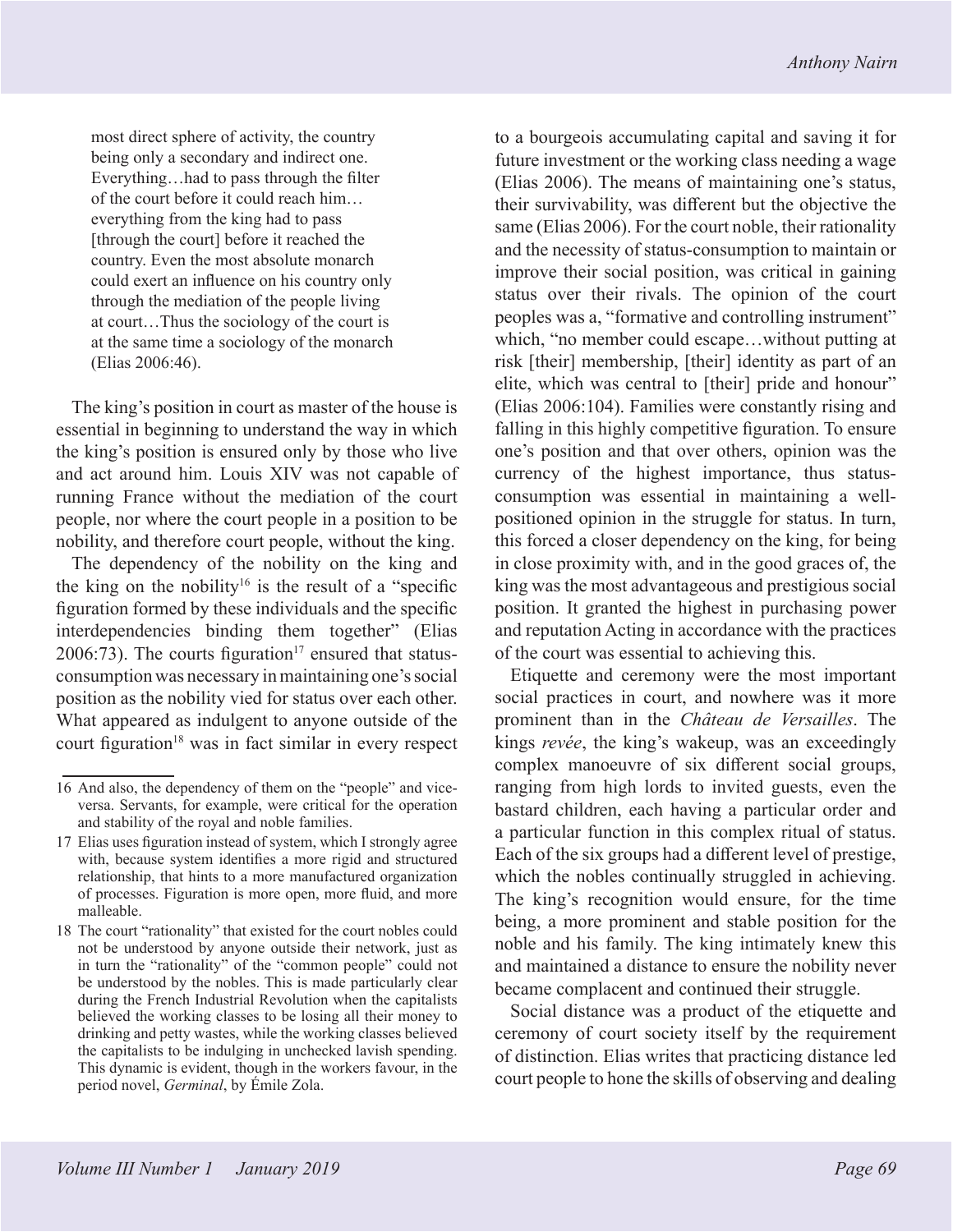with other court people, as well as personal restraint within court rationality (2006). Social distance required the formulation of strategies for advancement, whether by forming or destroying alliances, manipulation, or countless other tactics. However, like *Versailles* and the *hôtel*, the king's social distance was magnified to a far greater extent. It was the social distance of the king from his nobility that drove them against each other in an effort to become closer to the king. As master of the house and the court, the king observed and manipulated the members of his court to further his glory and power,<sup>19</sup> using etiquette and ceremony as his chief instruments.

It was the tradition of the court that made distance and etiquette and ceremony so essential. The constant rise and fall of court families meant that tradition is what ensured such practices existed and where maintained regardless of who resided in court; becoming a kind of dance where only the new members that best and most quickly learned the moves would survive. However, tradition is not static, and it evolved with each new king and court. Elias suggests that the aristocratic nature of France of Louis XIV began in the Middle Ages with a history marked by conflicts between the monarch and the growing nobility (2006). The form of rule so extravagant under Louis XIV began to flourish under the reign of Henri IV. Henri IV was what Elias calls the last "knightly king" due to the tighter relationship that Henri IV and his nobles shared, meaning there was far less social distance in court maneuvering (2006).

The shift to Louis XIVs more court-aristocratic based kingship lay in the money economy that had been developing since Henri IV. Before absolutism it was the feudal system (the time of Henri IV), where high lords were charges of their own armies and massive sections of the state. Swearing fealty to the king, they promised the king their armies when called upon, and such an arrangement meant a far closer and intimate relationship. This is partly the reason for the history of tensions between the royal and high families in France, a tension known well by Louis XIV in his

19 This acts identically to the honour and pride of the noble, but it has much wider reaching consequences.

youth. With trade rising, and the inflow of gold, silver, and other precious materials, the economy began to drastically increase. For the first time in history, the king had the wealth to purchase a full army of his own. The industrialization of the firearm made the knight irrelevant.20 Inexpensive, easy to train weaponry and no shortage of able bodied men in need of a wage became the new standard. The word *sold*ier, from the French *la solde*, meaning money, clearly eludes to this history.

The increasing amount of money pouring into France and to the king reduced the ability of the nobles to gain profits from shared burdens such as war and agriculture. The king could now own and supply independently, and so the nobility began to decline. Having been for centuries responsible for armies and land, the new money economy put the nobility in a position of having to choose between resisting their decline, potentially greatly lowering their social position relative to the king (as a result of no money coming in from the kings use of their armies) or adapting by moving into a more centralized and dependent relationship with the king in his court. This is where pensions, money gifts, and other rewards from the king came from, beginning with Henri IV and becoming so vital in Louis XIV's time. The inability of the nobles to economically sustain their privileged position meant these gifts were necessary for their survival, becoming symbols of good standing with the king, tightening the interdependence of the court figuration. Consequently, the reliance of the nobility on the king for status and wealth made the king equally as reliant on the nobility as their needs perpetuated his absolute power.

The most important change of the new money economy was the rapidly growing wealthy bourgeois. Their new wealth, from trade and services, flowed in from across France, Europe, and the increasingly global economy. Under Henri IV, in need of this new classes wealth, he opened the purchase of offices in power positions to the bourgeois, which greatly threatened the already distraught nobility. During the rule of

<sup>20</sup> His armour and sword alone was an incredible expense.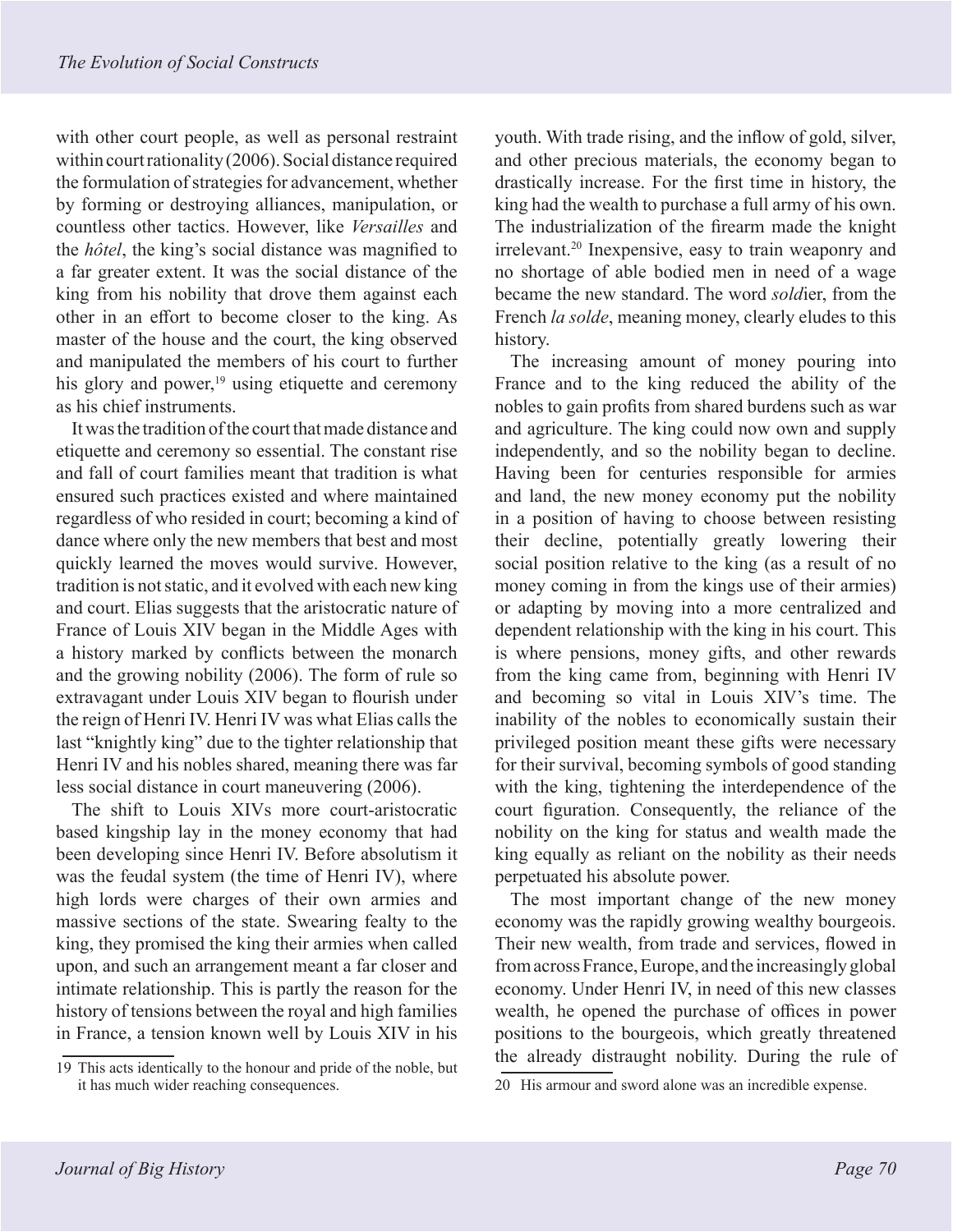*Anthony Nairn* 

Louis XIV, the king became indebted to the nobility by his absolute rule, the nobility indebted to the king by status and wealth, while the bourgeois rapidly grew in wealth, power, and influence, outside of the court societies figuration. The nobility, in constant contest with each other, were soon to be in contest with the high bourgeois. The combined struggle of the court peoples and the king created a delicate equilibrium in the struggle for status and power. Thus, "it is the balance and distribution of dependence that gave the institution that we call the court its specific character" (Elias 2006:223).

As the bourgeois continued to grow in wealth in power, the decline of the noble's prominence, given that human beings are reflective, led to a romanticization for the nobles more powerful past. The feudal lords of the past were, in the eyes of their court descendants, from a place of "nature," closer to food production, trees, mountains, and rivers. Elias writes:

The past took on the character of a dream image. Country life became a symbol of lost innocence, of spontaneous simplicity and naturalness. It became an opposite image to court life with its greater constraints, its more complex hierarchical pressures, and its heavier demands on individual self-control  $(2006:231).^{21}$ 

As the nobility evolved over generations, certain functions they were accustomed to, which gave their lives meaning and value, were lost. Those of the nobility that could adapt to their evolving positions became "part of a tighter and more comprehensive network of interdependence" (Elias 2006:236). This required more self-control, more discipline, and less freedom. Elias uses memoires of court members from France, Germany, and Britain, to show the same attitudes of longing for a simpler and freer past existed across aristocratic societies (2006). Elias concludes that the continual civilizing process of societies, which led to more structure, more urbanization and

industrialization, and more self-control, led people to dream of a simple, free, and more natural existence, one, "less affected by the constraints and emotional constrictions" (Elias 2006: 241).<sup>22</sup>

# **The Evolution of the Court Society**

At the beginning of *The Court Society*, Elias addresses that biological evolution and social development must share a relationship, writing:

There were no doubt biological, evolutionary changes in the social relationships and structures of our forebears. We know little about this side of the evolution of hominids, possibly because bio-sociological problems of this kind receive very little attention from specialists in human pre-history" (2006:14).

Elias remarks further that, "the sequences denoted by terms such as 'biological evolution', 'social development', and 'history' form three distinct but inseparable layers in a process encompassing the whole of [humanity], the speed of change being different at each level" (2006:15). From the beginning of his book, Elias identified that evolution *is* a factor in his work, though never explicitly applies it. I will be applying evolution more intimately to *The Court Society* to demonstrate the strong relationship that Elias's framework and natural selection share, using the concepts and systems written on in the previous sections.

The process of hereditary transfer through genetics, as I have shown, is a biological process, but heredity is not bound to biology, the process occurs across spectrums of existence. Examining the physical structures of the court people's residences, their size and layout, the functionality they have, are a literal physical mapping of their social figuration. The court

<sup>21</sup> One must remember that this work was done before the environmental movement in the 1970s.

<sup>22</sup> It is important to note that Elias writes that this romaticization only projects the aspects of the past that seem best given that particular societies present desires and ignores any of the less desirable characteristics. This is a testament to the framework developed by Elias, as this is clearly observable today and has been since the 1970s with environmentalism and the romaticization of the "noble savage".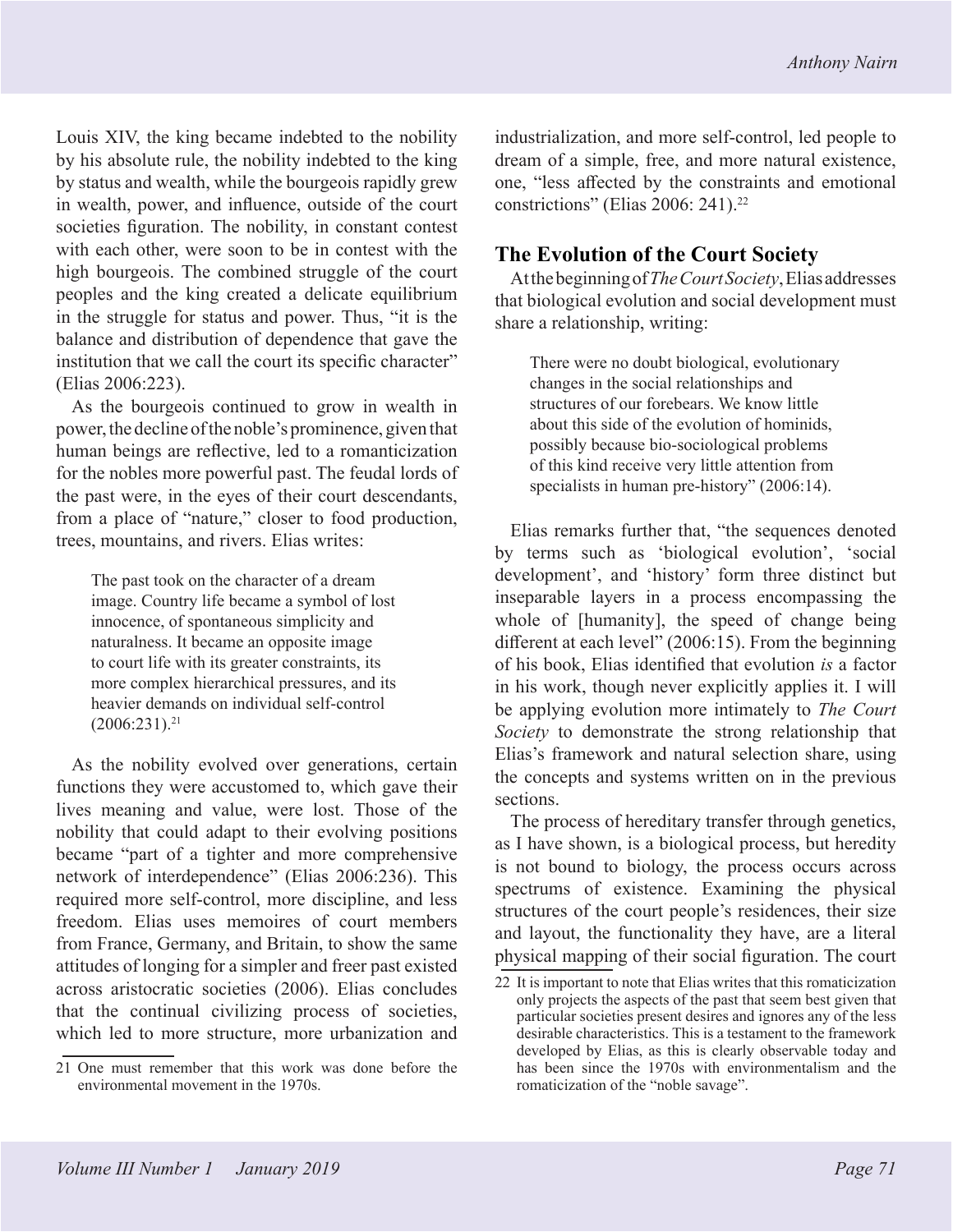society, through the interrelated figuration of their reality, provided the total possibility of what the *hôtel* and *Versailles* could be. The status-consumption and the continual drive for recognition informed the complete rationality of the court peoples figuration, it created the worldview within which they all acted and existed. Therefore, the buildings they inhabited, as Elias demonstrated, reflected their total identities. The evolutionary social sciences identify that biological processes are only one dimension of multidimensional processes. The court society's residences are literally offspring of the figuration of the court society itself, occupying, as hereditary transfer allows, the phenotypical traits of its parents. The great hall for the social events, the intimate distance between the Lord and Lady, and the display of wealth in the accessories and furnishings that filled the house are all expressions of the physical practices of the court society itself.

This does not apply only to the residences, but equally to custom and etiquette, tradition, romanticism, and the money economy, just to name some of what was examined. Each of these figurations have by necessity a process of heredity that ensures it can be adopted and learned in each individual that makes contact with them. This is the only way that social figurations can survive. That is, the individual (actor, or, think microorganism) attaches to a social figuration (structure, or, think organism) by consequence of their birth, environment, etc. which informs the identity of the actor, and being reproduced over generations through heredity, becomes the tradition which new actor's practice. However, this occurs in a nearly infinite degree of representational possibilities depending on the individuals use of information from the available pools and the affecting environment.

The information pools, or culture, the totality of shared and individual learning, contains the complete possibility of social figurations adoptable with which to construct identities and realities from. The court people pulled from their available pools given their respective figurations which informed their identities and realities by necessity of their positions, essential

for their social and physical survival. Should the court noble not have had the ability to adapt to changing environments, then the equilibrium of power struggles that existed within the court society would have not been possible and the nobility would have perished entirely long before the French Revolution. Our biological evolution, as Barkow has suggested, has created the mechanisms required to constantly adapt to new social environments, and our social evolution is inherently tied to our biological evolution as a result of hereditary transfer of systemic principles. Critically, however, as figurations become increasingly complex and gain more connections (more actors), the ability for it to adapt slows, becoming more difficult to adapt as more actors have to individually adapt themselves within the figuration before the entire figuration reflects such a "mutation".

The primary difference between social and biological evolution is, as Elias describes, a variation in the speed of change. The reason for this is quite simple and it relates to the human being's requirement of information. Information is *the* single most important survival tool that *Homo sapiens* possess, for without it, the human species would have died out long ago. Our biological evolution is, by human perceptions, very slow, taking hundreds to thousands of years for very small changes, and hundreds of thousands to millions of years for more substantial changes. This is due to the fact that the environment, for most of life's existence, has been relatively stable. The environment is one of the most important components of evolution, so if the environment is influencing species in relative equilibrium, then evolution will continue in a biological way. However, with the introduction of the human brain, and its highly adaptive plasticity, something unique occurred: the ability to alter the environment reflectively.

Consciousness affected by reflection allows learning and the manipulation of the environment, and thus, the creation of culture. Culture, as a hereditary product of evolution, changes the environment in which the human species now develops. Information undeniably increases the ability to alter the physical environment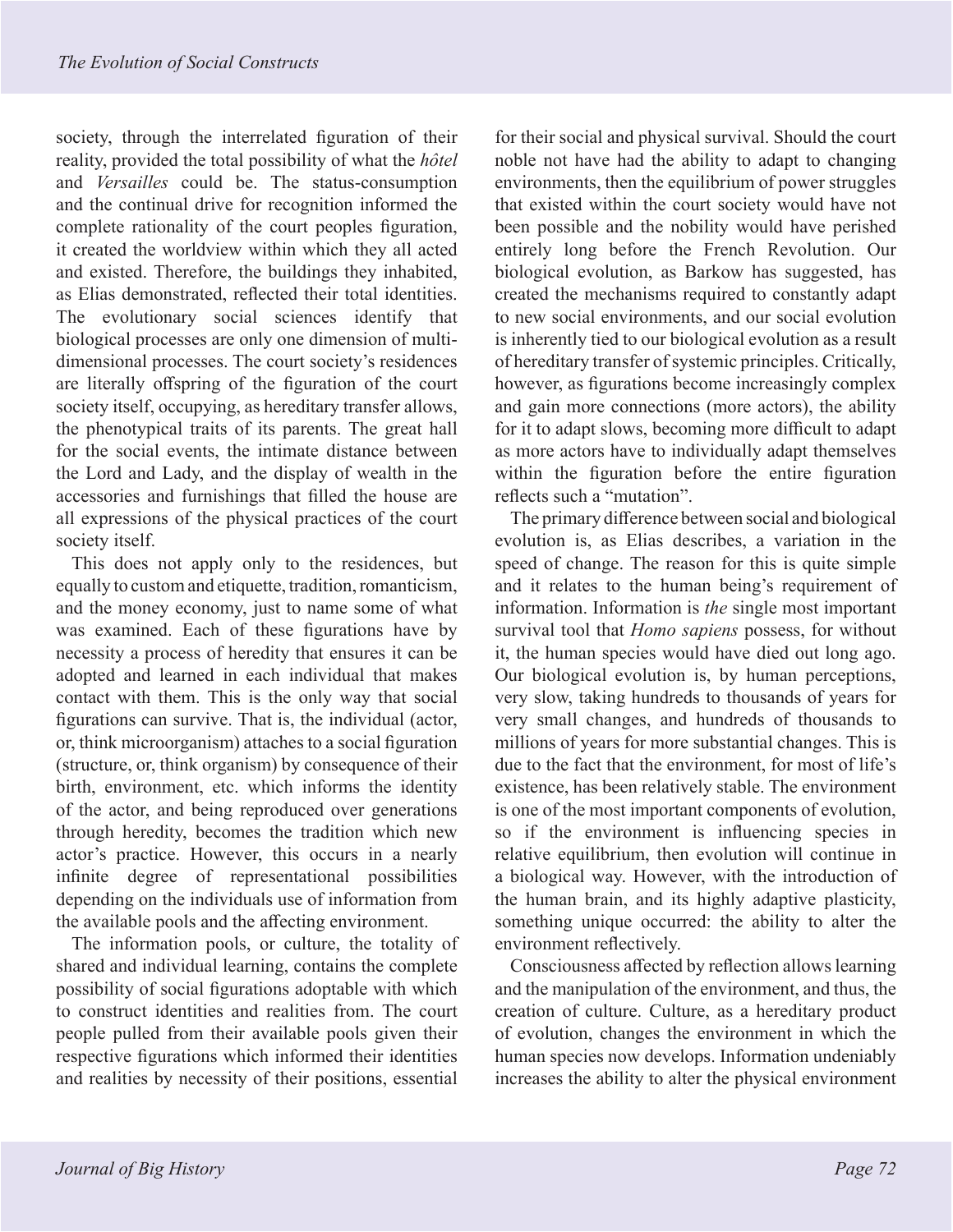for human advantage, thus greatly increasing human survivability. The amount of information and the speed with which it can be obtained has exponentially increased continually since the emergence of the *Homo* genus. Through culture, humans are continually creating socially constructed identities and realities, adding new environmental dimensions to human existence each time. Through reflection, learning has continually become more refined by conscious reflection given environmental stimulus, evolving culture through such processes.

Within the court society, the continually shifting environment forced the nobility and king to adapt to new situations. They had to adapt their identities in order to stay environmentally advantageous in precarious times. In resisting, as Elias identifies, they would have essentially gone extinct, as did the knights and the feudal system. This is where interrelatedness is essential. The extinction of the feudal system occurred because the figuration of interrelations, the "organism" that was the feudal figuration, no longer had actors (microorganisms) that were capable of reproducing, adapting, and stabilizing the whole of the connections within the figuration. Like a virus in the body, it exists only when copies continue to reproduce, should the copies be wiped out, supressed, or insufficient, the virus no longer functions. The feudal system and the knight suffered the same fate, individuals could no longer adapt and reproduce as the environment became unsuitable for such a figuration, and therefore failed in the struggle for existence.

Social figurations then, are something like organisms based off of the laws of nature, and are thus equally capable of existence and extinction. Evolution by natural selection only works with the products available, the connections that a social figuration has can be influenced and reshaped, evolving into new social figurations depending on the information pools and the way in which individuals interrelate. Elias made this clear with the *sociogenesis* of the court society. Absolutism is the descendant of feudalism, the court society from the knight society. Social birthing is the result of the ability of the individual actor to

manoeuvre within the social figurations that they are entwined in. This is possible because the individual draws and formulates their identities and realities from the multitude of available information pools in their respective society, creating the possibility of modifying their most immediate environment (in this case the court). In doing so, along with environmental influences, slight variations of information are brought into social figurations and reshape its connections, making variations in the practices (think mutation) of the figuration. Depending on the individual actors interpretation of the information, influences such as a king, a high ranking noble, or a charismatic bourgeoisie, and the potentiality they have for bonding, the social figuration begins to reshape, coalescing the interrelated connections upon a new "gravitational point" (like the analogy of galactic filaments above) as more connections are reshaped to account for the change. Over long periods of time, this mutation may eventually become strong enough, the information accumulated sufficient enough, and the connections plentiful enough that a new figuration (a new "species") is "birthed" from the old figuration. This process is exemplified by the feudal and knight figurations in Elias's work. It is during this process that social conflicts arise, this is seen with the noble having to choose irrelevance as a landed feudal based noble or the absolutist-based court noble.

Since humans are a reflective species, the social conflicts that do arise out of competing social figurations can, interestingly, lead to a romanticism of previously successful figurations.23 In evolution, since nothing is ever completely eradicated, aspects of genetic information survive and are carried forward because all life shares a common source that has evolved over the last 4.1 billion years.<sup>24</sup> In other words, evolution does not rebuild from scratch, it continues adapting with what has already been developed. It is therefore the same for social evolution since social

<sup>23</sup> This could be the source of an interesting research project, one that uses the figurational model to identify if the Romantics are a process of figurational change presented here.

<sup>24</sup> This date is current as of October 22, 2015.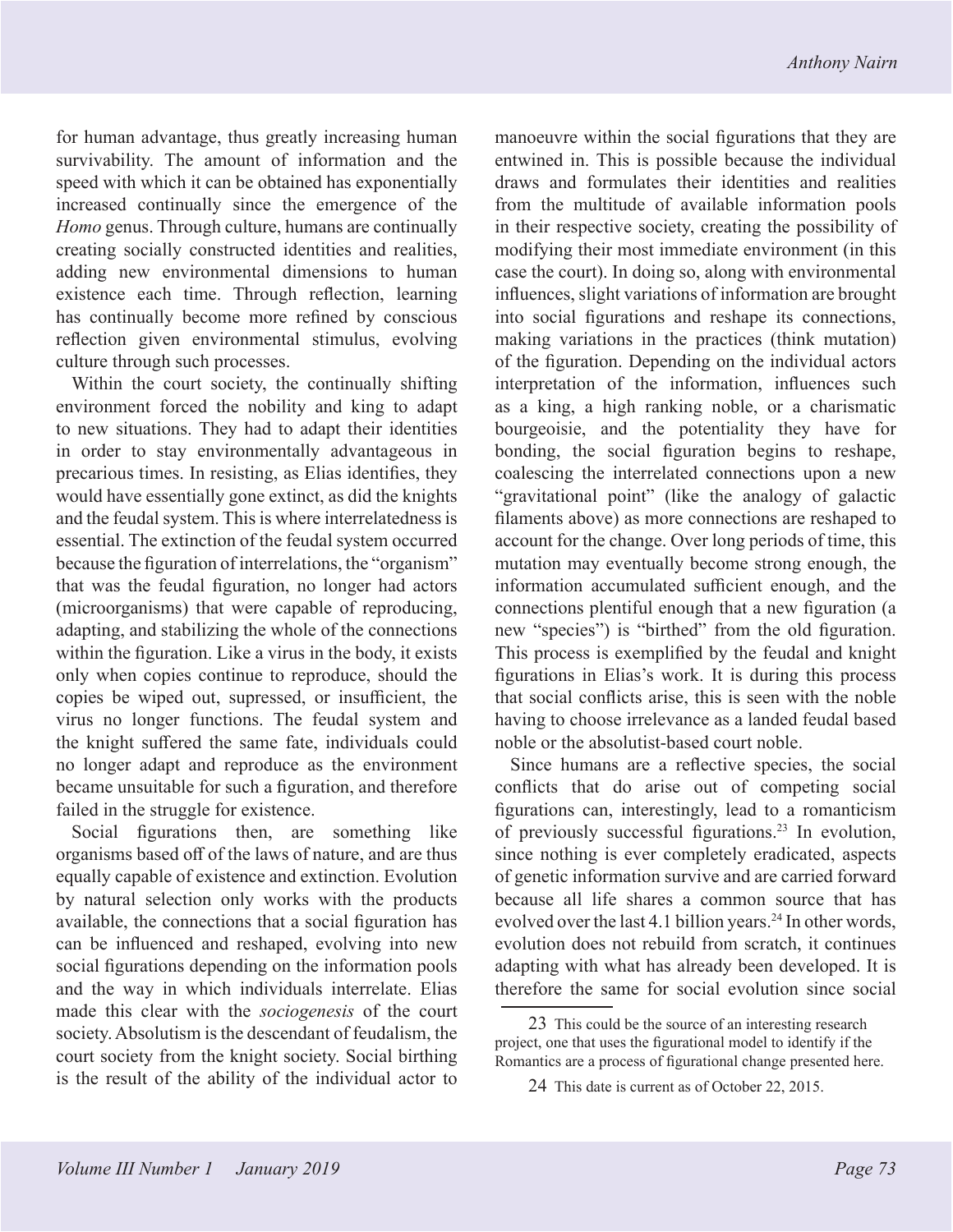possibility shares one common source that has been evolving for about 1.8 million years.<sup>25</sup> The information pools we draw from and our interrelated webs of social figurations are bound by the same principles, so our reflexivity is capable of great distance, though usually vicariously skewed. Romanticism can be understood as evolutionary maladaptation on two fronts. The first is what is called "mismatch theory", which states that biological evolution, being slow, is always so behind current environments so that the organism is in a continual state of evolutionary crisis and is constantly having to adapt itself to the present. By the time the adaptations actually occur though, new circumstances have long replaced previous circumstances that affected the adaptation in the first place. This can be seen in the way human beings are very slowly losing their wisdom teeth. Useful for larger mouths and rawer diets, they are completely useless today. Since our social evolution follows the same principles, romantic notions of the past could be categorized as mismatch theory manifested by conscious reflection because our information pools, with the remnant information from past figurations, will no doubt be skewed due to present information conflicts, creating a more romantic image than what really was.

The second cause of romantic maladaptation could be the result that information in the pools are consistently chaotic, so individuals are continually working through information conflicts. Some information in the pools become old, irrelevant, or is simply wrong, while some information becomes so successful that social figurations affected by that information develops healthy and lasting connections.<sup>26</sup> Romanticism not only conflicts with information pools, creating conflict with present environments, it also contains wrong information such as the particular focus that

nobles paid towards nature and a free life, leaving out the less desirable aspects such as increased disease and war. Romanticism has, according to Elias's study, and quite visible today, been a continual aspect of social consciousness throughout much of what Elias calls the "civilizing process" (2006). Civilization has no doubt brought an exponential increase in social developments, causing information pools and their networks to be born, adapt, conflict, and die, at ever increasing rates.

By way of summary, the processes described in this section will be applied with Elias's last chapter on the *sociogenesis* of the French Revolution. Elias writes:

Quite often such violent outburst can be understood only by paying attention to the long-term shifts in the centre of gravity of the society concerned, which proceed slowly, over long periods in very small steps – so that both the people concerned and later generations looking back usually see only isolated symptoms but not the long-term change in the distribution of power as such (2006:286).

The court nobles, living in the last decades of the eighteenth century under the rule of King Louis XVI had, through the continual struggle for survival, become stagnant and began to decline. The struggle for survival amongst the nobility was being overshadowed by the continually successful bourgeoisie. From Henri IV, the birth of the bourgeois figuration had continually grown in power as their wealth, liberal mindedness and socially conscious figurations adapted and evolved. The gravity of connections in the social figurations of the court society had slowly begun to shift, as the nobility, even though of a higher social class, had never been able to successfully restore their power positions from the increasingly present bourgeois positions, thus these two figurations became in conflict in the struggle for survival.

By the time of Louis XVI's rule, the once monitored equilibrium had become self-regulating (Elias 2006). As a result, the king was no longer needed to the extent

<sup>25</sup> This date is significant for two reasons. First, it is believed this is when the *Homo* genus begins to populate at an expanding rate. Second, because of the population growth, they begin to migrate out of Africa and divide into never before established groupings.

<sup>26</sup> Richard Dawkins believes this is what religion has done.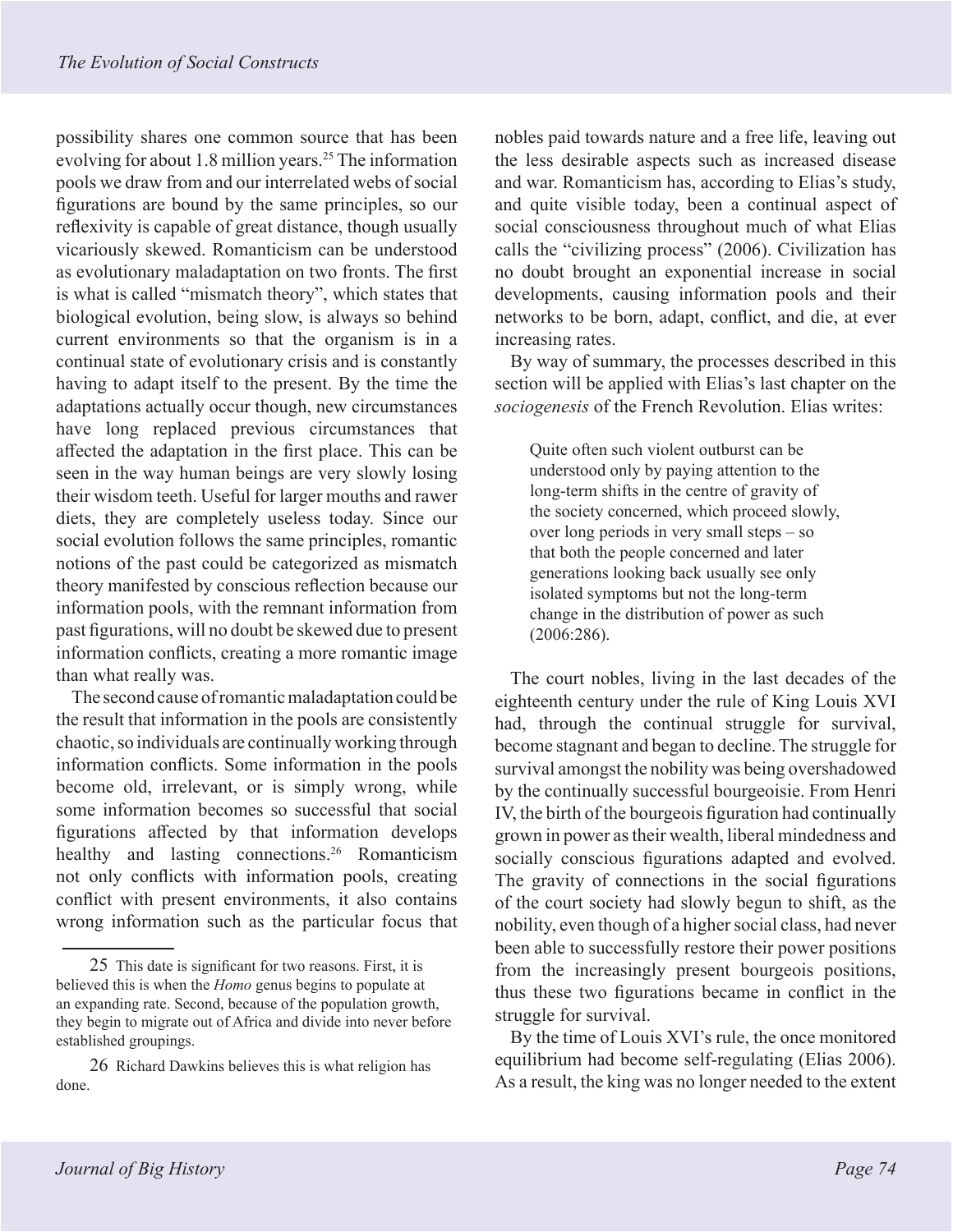that maintained the equilibrium of the interrelated network of the court society. The king's distance was no longer capable of manipulating the court in his favour and this created frequent fluctuations in the balance of power. The nobility's and the king's figuration, so bound by traditions of etiquette and ceremony, was growing disadvantageous in adapting against the fitness of the new bourgeois figuration that was matching the wealth and power of even the highest-ranking nobles. The elites and royal family were imprisoned by the bonds of their interdependence, unable to adapt as the external environment altered faster than they could adapt. The "people", being in the same social figuration of the "Third Estate" as the bourgeois, attached on mass to the rapidly growing bourgeois figuration on promises of "*liberté,* égalité*, fraternité".* This drastically increased the strength and fitness of the bourgeois figuration that had been developing since Henri IV. The powerful bourgeois figuration was beginning to overtake the figuration of the court society –social drift was beginning. Like an antibody on a virus, the bourgeois figuration attacked the competing court figuration and thus began the French Revolution.

# **Conclusion**

My hope here is to have provided a unique take on how to think about social figurations using the laws of nature established by the natural sciences. Elias writes,

A figuration of interdependent people, can be determined with almost the same rigour as that of a specific molecule by a scientist... Any field of rule can be represented as a network of interdependent people and groups acting with or against each other in certain directions (2006:129).

Expanding on Elias's thought, a molecule is a network of atoms that form only if the atoms are bondable. Should a particular atom not attract properly to the forming molecule, it will be repelled.

The information pools that inform social figurations act in a similar way – humans pull from information pools, informing identities and realities through social construction, informing how one latches onto specific networks of interrelatedness. This is why one does not see a Marxist rallying for neo-liberal market freedoms, there is no possible way for a bond to form because that particular information pool informs the way particular networks are shaped, thus informing the individuals figurational shape, what they bond with, and what they repel against.

This study has introduced natural selection at an elementary level in hopes of inspiring further study in the field to better integrate the works of the social and natural sciences, while also demonstrating the folly of deterministic or reductionist arguments – evolution is constantly adapting and reshaping, nothing is set or determined. Evolutionary social science was presented in an introductory format to provide a framework which evolutionary biology works through, furthering the understanding of the shape and flow that evolution allows the social. This demonstrated the way in which each culture, each pool of information, though originally from one source, will develop like a great tree with its own unique evolutionary branch. Norbert Elias's *The Court Society* was examined through introduction of the key components that highlight the structure of Elias's proposed framework of interrelated figurational networks. Finally, in applying Elias's framework to the processes of social evolution by natural selection, a more holistic and multidimensional model was proposed. This new model provides greater definition to the way that the networks of interrelated figurations of peoples and ideas evolve over time and act and function like a living organism, affected by wide range of inputs by extension of the fact they are hereditary products of living organisms themselves. This work is not meant to be definitive, but it is meant to inspire inquiry on the validity of evolutionary accounts of socio-historical processes and whether such as study, as presented here, can enrich our understanding of the social as I believe it does.